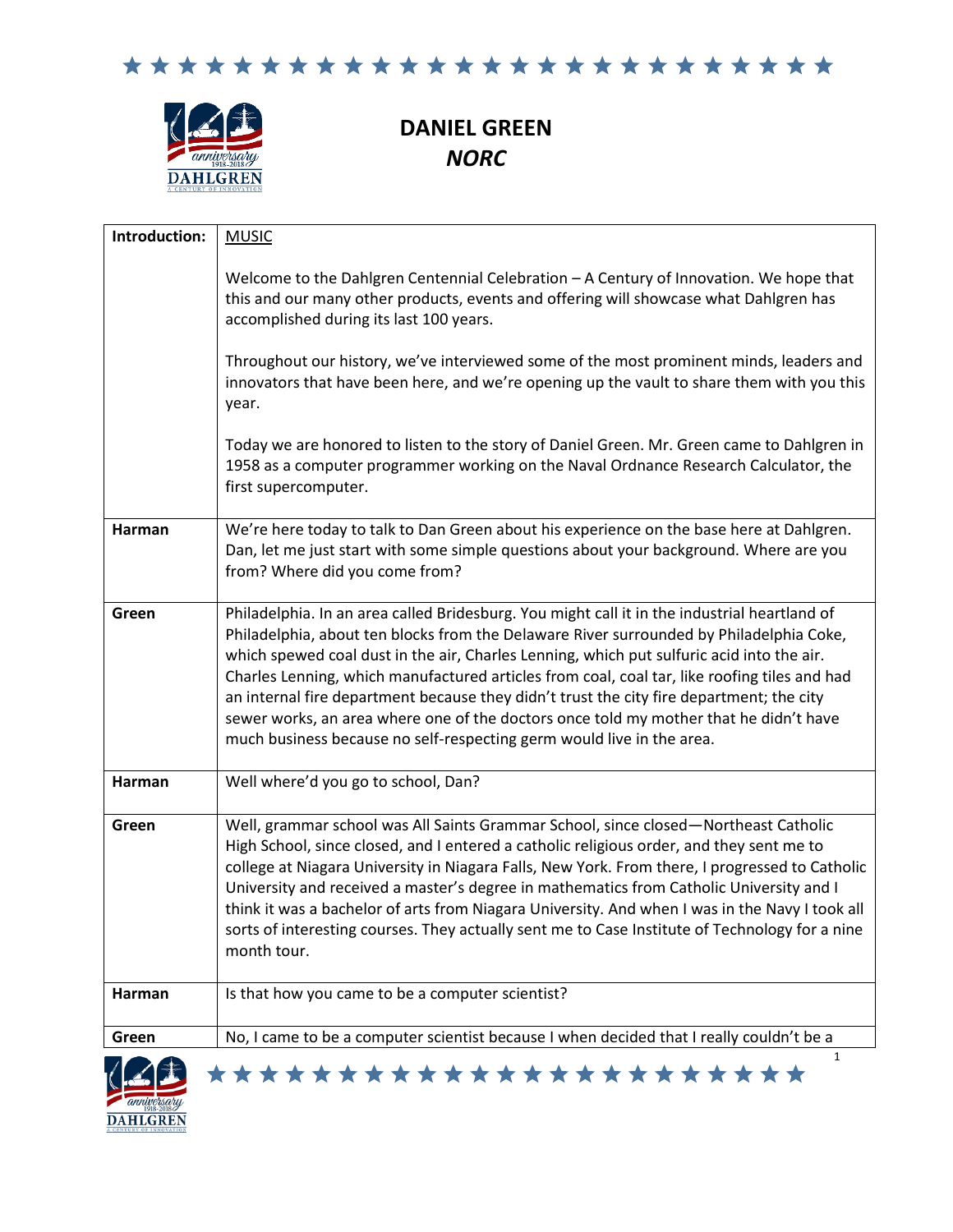|        | teacher, which is what the religious congregation I was involved in was mostly involved in,<br>and that missionary work didn't really attract me, so I left. And I interviewed at Catholic<br>University, and I interviewed with a couple people, and I could spell the word programmer.<br>And I thought it was better to say "I wanted a job as a programmer" than "I want a job,"<br>and the rest is history.                                                                                                                                                                                                                                                                                                                                                                                                                                                                                                                                                                                                                                                                        |
|--------|-----------------------------------------------------------------------------------------------------------------------------------------------------------------------------------------------------------------------------------------------------------------------------------------------------------------------------------------------------------------------------------------------------------------------------------------------------------------------------------------------------------------------------------------------------------------------------------------------------------------------------------------------------------------------------------------------------------------------------------------------------------------------------------------------------------------------------------------------------------------------------------------------------------------------------------------------------------------------------------------------------------------------------------------------------------------------------------------|
| Harman | Well what was your first job then?                                                                                                                                                                                                                                                                                                                                                                                                                                                                                                                                                                                                                                                                                                                                                                                                                                                                                                                                                                                                                                                      |
| Green  | Well my first job here was at—well depends on whether you mean—my first job actually<br>was helping in my uncle's grocery store as a delivery boy at probably the age of thirteen or<br>so, and then I had one summer's work at That would've been at which one? Lenning as an<br>assistant to the gardener because they did have somebody try to keep the grounds looking<br>decent. [I] taught two years in high school, which I hated with a passion. One year in<br>Philadelphia and one year in Detroit. And then my first job here was as a computer<br>programmer, and John Walker, who was a Division Head, introduced me to the computer<br>and gave me some time on it and a few books like Faster and Faster [Faster, Faster: A<br>Simple Description of a Giant Electronic Calculator and the Problems it Solves by W. J. Eckert<br>and Rebecca Jones], a couple program manuals, and Let's see. What was the first<br>program? Probably the first program that I worked on was to generate random numbers,<br>which at that point in time was a significant piece of work. |
| Harman | How'd you hear about Dahlgren?                                                                                                                                                                                                                                                                                                                                                                                                                                                                                                                                                                                                                                                                                                                                                                                                                                                                                                                                                                                                                                                          |
| Green  | When I decided I wanted to leave the religious congregation, I was still enrolled at Catholic<br>University, and like every place else, they had recruiters come, and one of them was a<br>recruiter from here. I really have no idea who it was. I don't remember anymore. So I<br>interviewed there; I interviewed with IBM; I think I interviewed with UNIVAC and probably<br>one or two others. And the only one that really came up [laughs] with an offer was<br>Dahlgren. And at that point in time, Dahlgren had just recovered from a downturn, and it<br>was on the upswing, so I got here at just about the right time.                                                                                                                                                                                                                                                                                                                                                                                                                                                      |
| Harman | What year was that?                                                                                                                                                                                                                                                                                                                                                                                                                                                                                                                                                                                                                                                                                                                                                                                                                                                                                                                                                                                                                                                                     |
| Green  | 1958 in April. April of 1958. And I guess Dahlgren had swung getting the NORC [Naval<br>Ordnance Research Calculator] shortly before that. I think arrived probably two years or so<br>after the NORC arrived, and that was one of the big ins for business because at that point in<br>time it was a supercomputer. And I arrived [with] probably something in the order of thirty<br>programmers, preparing programs for the computer and another twenty or thirty people<br>who were responsible for the maintenance and operation of the computer. It was in<br>operation twenty-four hours a day, seven days a week, 365 days a year. I think occasionally<br>they may have taken Christmas off. That would've been the only day, if then, that they<br>weren't in operation.                                                                                                                                                                                                                                                                                                      |
| Harman | Ray Hughey says that that the machine was the fastest machine in the world for longer than                                                                                                                                                                                                                                                                                                                                                                                                                                                                                                                                                                                                                                                                                                                                                                                                                                                                                                                                                                                              |
|        | $\overline{2}$<br>▓▓ <b>▓▋▕</b> ★★★★★★★★★★★★★★★★★★★★★★★                                                                                                                                                                                                                                                                                                                                                                                                                                                                                                                                                                                                                                                                                                                                                                                                                                                                                                                                                                                                                                 |

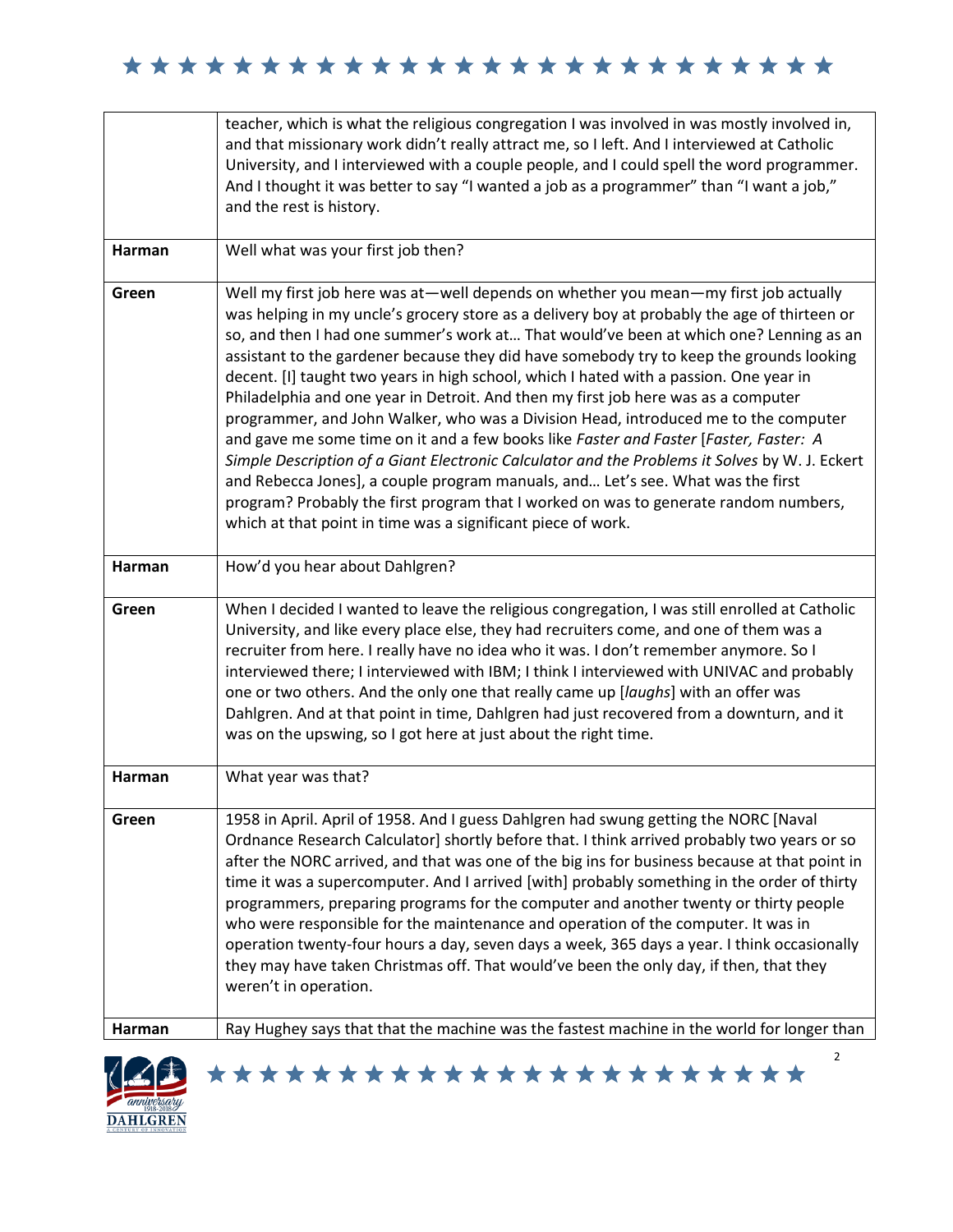|               | any machine ever been the fastest machine in the world.                                                                                                                                                                                                                                                                                                                                                                                                                                                                                                                                                                                                                                                                                                                                                                                                                                       |
|---------------|-----------------------------------------------------------------------------------------------------------------------------------------------------------------------------------------------------------------------------------------------------------------------------------------------------------------------------------------------------------------------------------------------------------------------------------------------------------------------------------------------------------------------------------------------------------------------------------------------------------------------------------------------------------------------------------------------------------------------------------------------------------------------------------------------------------------------------------------------------------------------------------------------|
| Green         | Could well be.                                                                                                                                                                                                                                                                                                                                                                                                                                                                                                                                                                                                                                                                                                                                                                                                                                                                                |
| <b>Harman</b> | Does that make sense?                                                                                                                                                                                                                                                                                                                                                                                                                                                                                                                                                                                                                                                                                                                                                                                                                                                                         |
| Green         | Yeah. It could be. It was a one-of-a-kind machine made by IBM. If you look at Faster and<br>Faster, it gives you some of the timing in it. The figure I remember is about 50,000<br>operations a second at its best. By today's standards, that's extremely slow.                                                                                                                                                                                                                                                                                                                                                                                                                                                                                                                                                                                                                             |
| <b>Harman</b> | Who was your first supervisor?                                                                                                                                                                                                                                                                                                                                                                                                                                                                                                                                                                                                                                                                                                                                                                                                                                                                |
| Green         | Well actually the first supervisor was John Walker, the Programming Let's see. I guess he<br>was Division-no, Programming Branch at that point in time.                                                                                                                                                                                                                                                                                                                                                                                                                                                                                                                                                                                                                                                                                                                                       |
| Harman        | In K Department?                                                                                                                                                                                                                                                                                                                                                                                                                                                                                                                                                                                                                                                                                                                                                                                                                                                                              |
| Green         | Yeah, in K Department. It had four sections in it. John was the Branch Head. Dave Eliezer<br>was one of the Section Heads. Bill Slusher, John-Walt Warner and Bob Learn. And after<br>John Walker tutored me for a little bit, I was assigned to work under Walt Warner in what<br>was the Programming Systems Branch or Section.                                                                                                                                                                                                                                                                                                                                                                                                                                                                                                                                                             |
| Harman        | When did you come to Dahlgren?                                                                                                                                                                                                                                                                                                                                                                                                                                                                                                                                                                                                                                                                                                                                                                                                                                                                |
| Green         | In 1958, April of '58.                                                                                                                                                                                                                                                                                                                                                                                                                                                                                                                                                                                                                                                                                                                                                                                                                                                                        |
| <b>Harman</b> | What was your first project?                                                                                                                                                                                                                                                                                                                                                                                                                                                                                                                                                                                                                                                                                                                                                                                                                                                                  |
| Green         | I really don't remember the first one. I know one of the early ones was, as I said, generating<br>a random number generator. Another early project was working on a program for the<br>Bureau of Indian Affairs where they were trying to keep track of the records for who owned<br>what and the Indian territories.<br>I don't want to say the <i>only</i> large computer within the government, but it was certainly one<br>of the largest available within the government. As far as I know, most of our work was for<br>the Navy. Let's see. Some of the early other work I did was on spotting doctrines for naval<br>gun fire, and the FBM [Fleet Ballistic Missile] Program came along, which I think was shortly<br>after I arrived. I worked on some programs to try to optimize aim points for missiles, where<br>we would try to put them where they would cause the most damage. |
|               | As I said when we were talking about the documents, one of the changes they made to the<br>NORC was that they could eliminate the need to put so many punch cards on the<br>submarines by putting on this cathode-ray tube printer. Oh yeah, I also worked with—who<br>was in charge of the maintenance section Bob Ryland was one who was responsible for                                                                                                                                                                                                                                                                                                                                                                                                                                                                                                                                    |



\*\*\*\*\*\*\*\*\*\*\*\*\*\*\*\*\*\*\*\*\*\*<sup>3</sup>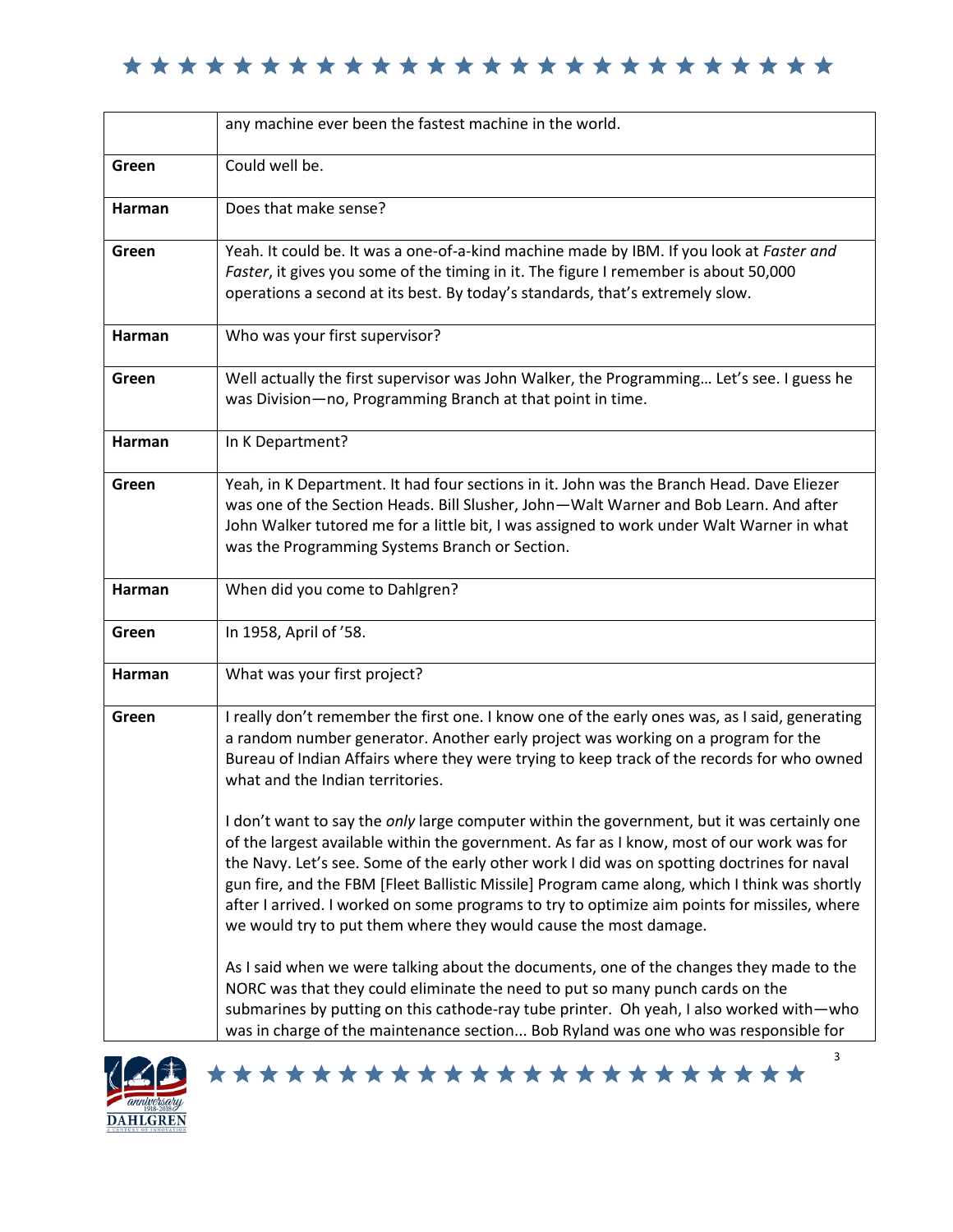|        | the overall hardware maintenance. I'm trying to think of the name of the person who was                                                                                                                                                                                                                                                                                                                                                                                                                                                                                                                                                                                                                                                                                                                                                                                                                                                                                |
|--------|------------------------------------------------------------------------------------------------------------------------------------------------------------------------------------------------------------------------------------------------------------------------------------------------------------------------------------------------------------------------------------------------------------------------------------------------------------------------------------------------------------------------------------------------------------------------------------------------------------------------------------------------------------------------------------------------------------------------------------------------------------------------------------------------------------------------------------------------------------------------------------------------------------------------------------------------------------------------|
|        | responsible for actually the advancement of the computer. But I did some programming as                                                                                                                                                                                                                                                                                                                                                                                                                                                                                                                                                                                                                                                                                                                                                                                                                                                                                |
|        | they brought in the core memory to generate routines which would test the core memory.                                                                                                                                                                                                                                                                                                                                                                                                                                                                                                                                                                                                                                                                                                                                                                                                                                                                                 |
| Harman | Well you were doing things for the first time back in those days, weren't you?                                                                                                                                                                                                                                                                                                                                                                                                                                                                                                                                                                                                                                                                                                                                                                                                                                                                                         |
| Green  | Early on at any rate. Not necessarily for the first time. The Compiler-the FORTRAN<br>Compiler, which I had nothing to do with. It was really a copy of something which was<br>already in use commercially. But it became very popular because even though coding on the<br>NORC was relatively easy, it was still kind of difficult to translate mathematical statements<br>into what would amount to machine language.                                                                                                                                                                                                                                                                                                                                                                                                                                                                                                                                               |
| Harman | What can you tell us about some of your supervisors here that you dealt with? Have any<br>nasty stories to tell about them?                                                                                                                                                                                                                                                                                                                                                                                                                                                                                                                                                                                                                                                                                                                                                                                                                                            |
| Green  | No, not really.                                                                                                                                                                                                                                                                                                                                                                                                                                                                                                                                                                                                                                                                                                                                                                                                                                                                                                                                                        |
| Harman | John Walker, for example? He was your first supervisor.                                                                                                                                                                                                                                                                                                                                                                                                                                                                                                                                                                                                                                                                                                                                                                                                                                                                                                                |
| Green  | Yeah, John lived off the base. Let's see. A couple of the people-actually, I lived for the first<br>year and a half, until I got married, in what was called the Civilian Dorm.<br>Yeah. And who was there? I think Gene Gleissner was there in the Civilian Dorm, if my<br>memory serves me correctly.<br>The computer group had two main parts. One, if my memory serves me correctly, Bob<br>Ryland was in charge of. He had the hardware end of the business. And John Walker had<br>the software end of the business. And above them was Gene Gleissner, who had the overall<br>supervision of the computers. And he worked for -. The head of the computational-<br>Ryland. Oh no, [Ralph A.] Niemann. So as far as I was concerned—. Oh, this was interesting.<br>One Christmas when I was here-I guess it must've been the first Christmas I was here-I<br>didn't have any leave, so I couldn't leave, so I was in charge of K Department for about a<br>week. |
| Harman | Well what do you remember about Ray Hughey? What can you tell us about Ray Hughey?<br>He was-                                                                                                                                                                                                                                                                                                                                                                                                                                                                                                                                                                                                                                                                                                                                                                                                                                                                          |
| Green  | --He came in-                                                                                                                                                                                                                                                                                                                                                                                                                                                                                                                                                                                                                                                                                                                                                                                                                                                                                                                                                          |
| Harman | --He wasn't in programming.                                                                                                                                                                                                                                                                                                                                                                                                                                                                                                                                                                                                                                                                                                                                                                                                                                                                                                                                            |
| Green  | No, he was in the analysis group, I presume. As I was rapidly rising in the ranks of the<br>programming area, he was rising a bit more rapidly than I in the FBM Program. He was with<br>it, I think, right from the beginning. And I don't know whether he was in charge right from                                                                                                                                                                                                                                                                                                                                                                                                                                                                                                                                                                                                                                                                                   |



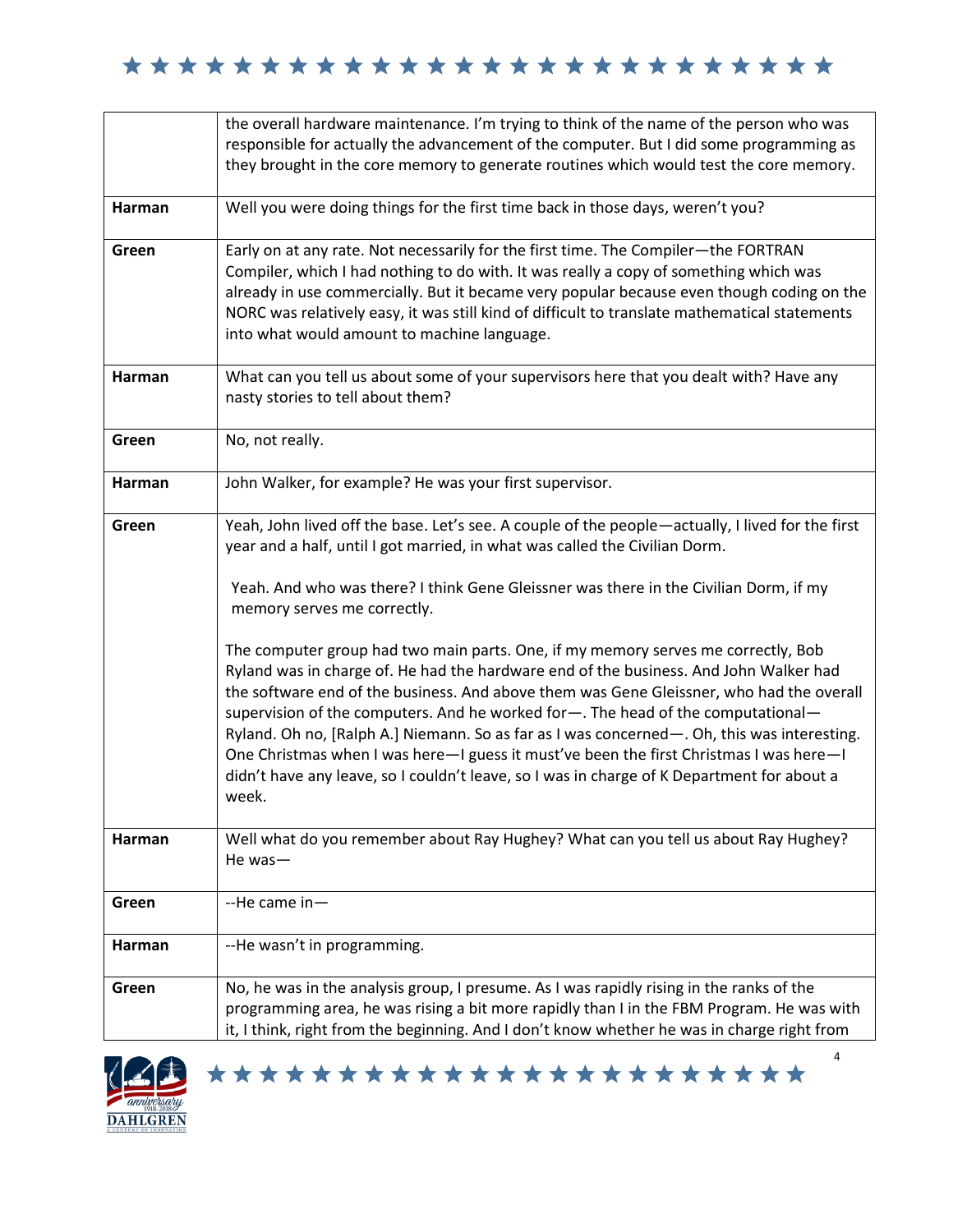|               | the beginning or not, but if he wasn't in charge, he rapidly got to that point. If you want, he<br>and I were competitors because I can remember Mr. Niemann apologizing to me once<br>because Ray made GS-15 before I did. And his excuse was that he could only get one person<br>through and that the FBM Program was a bit more important than the programming group.<br>No, Ray and I were I don't know whether he lived in the dormitory or not. His wife and my<br>wife lived in the dormitory together for a while, so we were fairly friendly.                                                                                                                                                                                                     |
|---------------|-------------------------------------------------------------------------------------------------------------------------------------------------------------------------------------------------------------------------------------------------------------------------------------------------------------------------------------------------------------------------------------------------------------------------------------------------------------------------------------------------------------------------------------------------------------------------------------------------------------------------------------------------------------------------------------------------------------------------------------------------------------|
| Harman        | How about Bill Slusher?                                                                                                                                                                                                                                                                                                                                                                                                                                                                                                                                                                                                                                                                                                                                     |
| Green         | Slusher. He was one of the-I think I have the term correctly Section Heads in the<br>programming group when I came there. And if my memory serves me correctly, he was<br>working with a group that had to do with gun ballistics and things of that nature. Bob Learn<br>was doing some of the business sort of stuff we did. And what was David Eliezer doing? I<br>really don't remember what Dave was doing, but he was another Section Head.                                                                                                                                                                                                                                                                                                           |
| Harman        | Bob Ryland you mentioned. What was your relationship to Bob?                                                                                                                                                                                                                                                                                                                                                                                                                                                                                                                                                                                                                                                                                                |
| Green         | Um, when I was doing hardware-related programming, I would've had minor contact with<br>him. Let's see. I'm trying to remember who was on the trip out to CDC. It was probably<br>Ryland, Gleissner, myself I don't remember who else, but at one point when CDC was<br>trying to sell us the 6700, they invited us to fly out to their home base. And I remember it<br>because it was when the airlines were on strike, so they rented a plane. They were kind of<br>anxious for us to see the computer, and we flew out, and that's probably the major contact<br>I had with Ryland. I'm almost certain he was on that trip. I know Gene Gleissner was on it,<br>and I know that I was on it, and I really don't remember who else. Probably John Walker. |
| <b>Staton</b> | And you said we were kind of forced to go with the 6700?                                                                                                                                                                                                                                                                                                                                                                                                                                                                                                                                                                                                                                                                                                    |
| Green         | Well, we were entering negotiations. I think we really liked the IBM computer better<br>because we had one that worked just neat and we were used to the people and their<br>maintenance policies and so on, and the Washington office says—they didn't use these<br>words, obviously—but essentially they said, "You're prejudiced. We don't really know<br>whether we want to approve your contract or not. But now, if you go with CDC<br>You can have it." That's an impression, okay?                                                                                                                                                                                                                                                                  |
| <b>Staton</b> | Well now, we ought to make-                                                                                                                                                                                                                                                                                                                                                                                                                                                                                                                                                                                                                                                                                                                                 |
| Green         | --No one said that we had to, but at least I, at my level, was sure left with the impression--                                                                                                                                                                                                                                                                                                                                                                                                                                                                                                                                                                                                                                                              |
|               | And how Walt Warner or Gene Gleissner or Ryland or Niemann felt about it, I can't speak<br>for them. That was definitely my impression. I was one of the people on the evaluation<br>group.                                                                                                                                                                                                                                                                                                                                                                                                                                                                                                                                                                 |

\*\*\*\*\*\*\*\*\*\*\*\*\*\*\*\*\*\*\*\*\*\*\*

5

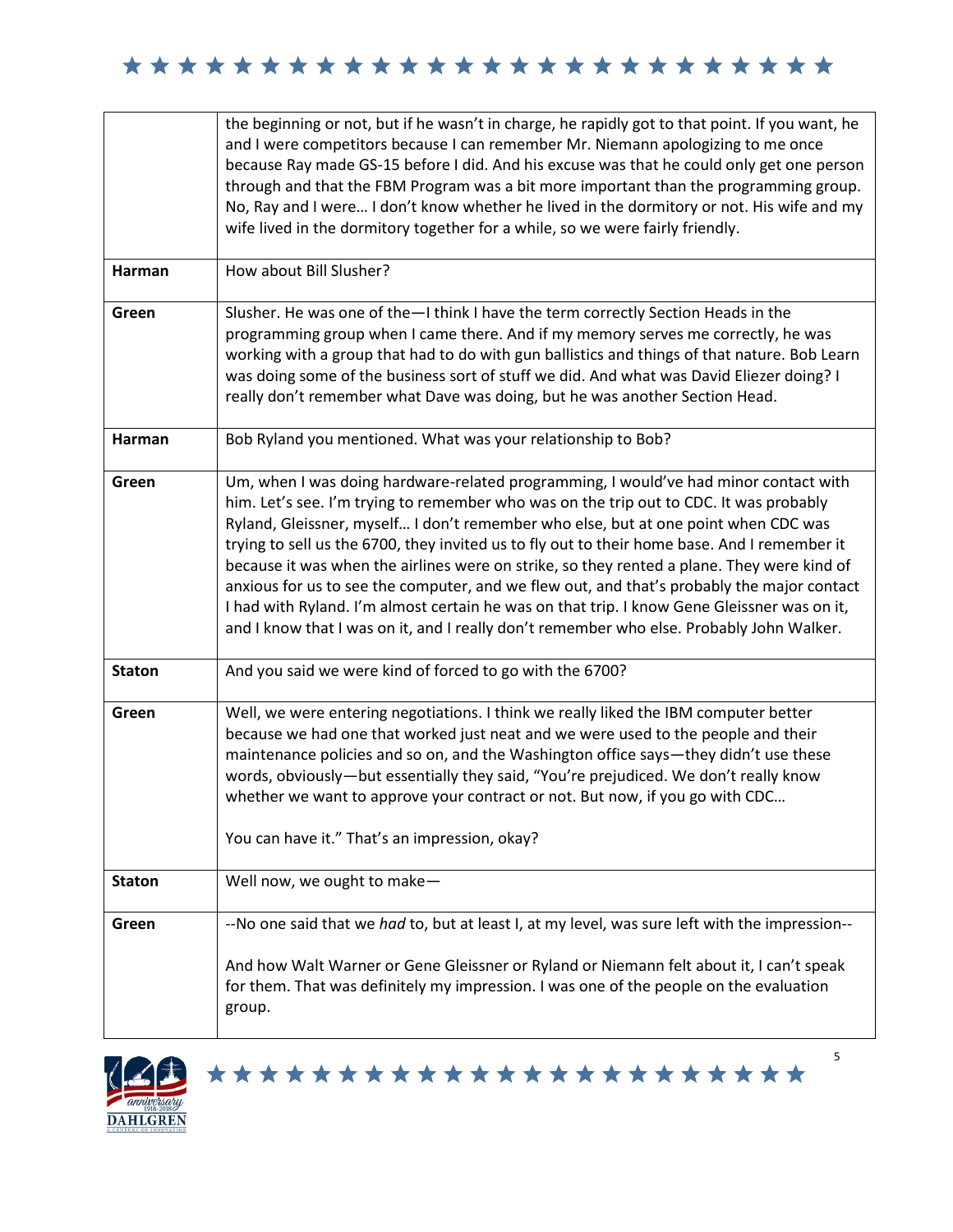|                          | CDC actually did deliver. They had some troubles, but probably if we'd gotten the IBM<br>computer they would've had some troubles too.                                                                                                                                                                                                                                                                            |
|--------------------------|-------------------------------------------------------------------------------------------------------------------------------------------------------------------------------------------------------------------------------------------------------------------------------------------------------------------------------------------------------------------------------------------------------------------|
|                          |                                                                                                                                                                                                                                                                                                                                                                                                                   |
|                          | Oh, it was a good machine. For its time it was an advanced machine. Probably it had the                                                                                                                                                                                                                                                                                                                           |
|                          | capability of a modern tablet computer and much harder to use.                                                                                                                                                                                                                                                                                                                                                    |
|                          | I never cease to get amazed at the advancement in this field. It just fascinates me.                                                                                                                                                                                                                                                                                                                              |
| Harman                   | So you were in K Department your entire career?                                                                                                                                                                                                                                                                                                                                                                   |
| Green                    | No. From K Department when Aegis program came, they generated what was called N<br>Department, if my memory serves me correctly. And I was one of the plank holders in N<br>Department. I was in charge of an analysis division in N Department. I guess in K<br>Department at that time I had moved out of the programming field and was in charge of an<br>analysis division, if my memory serves me correctly. |
| <b>Staton</b>            | In K Department?                                                                                                                                                                                                                                                                                                                                                                                                  |
| Green                    | In K Department.                                                                                                                                                                                                                                                                                                                                                                                                  |
| <b>Staton</b>            | Yes, I believe that's the one time we crossed paths. I know I was working with Bernie Duren,<br>and I believe you were Bernie's Branch Head-Department-Division Head at the time.<br>Yeah, you were his Division Head at that time.                                                                                                                                                                               |
| Green                    | Yes, and they moved that whole group into the Aegis department, I became one of the<br>plank holders—unless he was head of Aegis department at the time. I can never remember<br>his name. I should. He became one of our-                                                                                                                                                                                        |
| <b>Staton</b>            | --Was Tom Clare one of the-                                                                                                                                                                                                                                                                                                                                                                                       |
| Green                    | --Tom Clare.                                                                                                                                                                                                                                                                                                                                                                                                      |
| <b>Staton</b>            | Tom Clare. I remember him being one of the first-                                                                                                                                                                                                                                                                                                                                                                 |
| Green                    | -- If my memory serves me correctly, Tom for a short period of time worked for me.                                                                                                                                                                                                                                                                                                                                |
| <b>Staton</b>            | Yes. He started in K Department.                                                                                                                                                                                                                                                                                                                                                                                  |
| Green                    | It was a placeholder. They needed a place for him, and they put him in my division, if my<br>memory serves me correctly                                                                                                                                                                                                                                                                                           |
| Harman                   | I think Niemann had something to do with that [mailroom bell rings].                                                                                                                                                                                                                                                                                                                                              |
| Green                    | Probably. But Tom worked for me only as a placeholder position.                                                                                                                                                                                                                                                                                                                                                   |
| $\left(\sqrt{2} \right)$ | 6<br>***********************                                                                                                                                                                                                                                                                                                                                                                                      |

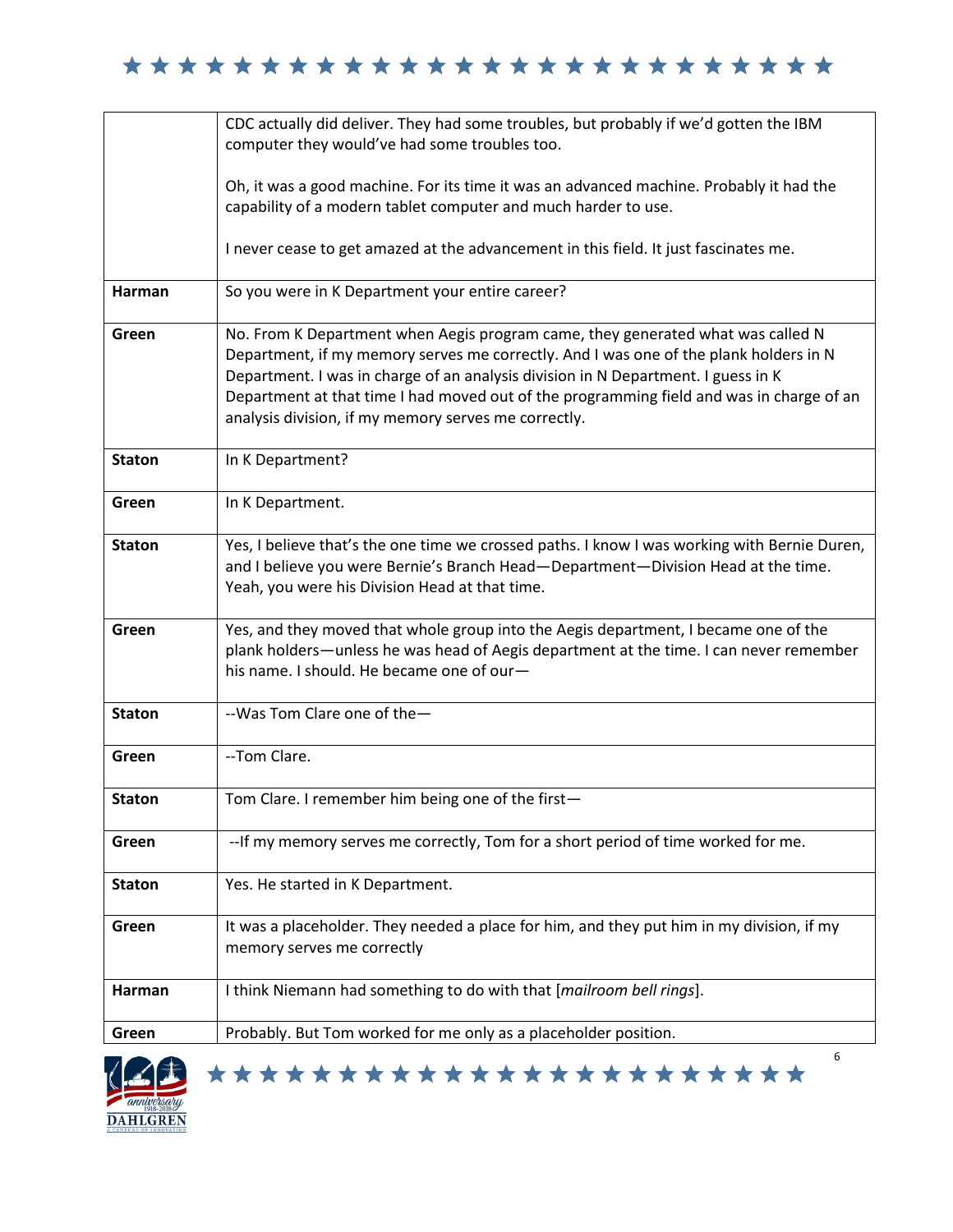| <b>Staton</b>              | In the analysis group.                                                                                                                                                                                                                                                                                                                                                                                                                                                                                                                                                                                                             |
|----------------------------|------------------------------------------------------------------------------------------------------------------------------------------------------------------------------------------------------------------------------------------------------------------------------------------------------------------------------------------------------------------------------------------------------------------------------------------------------------------------------------------------------------------------------------------------------------------------------------------------------------------------------------|
| Green                      | Yeah. And then when they formed the Aegis-                                                                                                                                                                                                                                                                                                                                                                                                                                                                                                                                                                                         |
| <b>Harman</b>              | --Was that when he went away to school?                                                                                                                                                                                                                                                                                                                                                                                                                                                                                                                                                                                            |
| Green                      | Oh no, I went to school in-I think it was '63.                                                                                                                                                                                                                                                                                                                                                                                                                                                                                                                                                                                     |
| Harman                     | When Tom Clare.                                                                                                                                                                                                                                                                                                                                                                                                                                                                                                                                                                                                                    |
| Green                      | Oh. I don't remember him going to school here while he was at Dahlgren. He left the base's<br>employ, I guess, after he was head of the Aegis division, and he went to work for private<br>industry for some short period of time, then he was brought back as the Laboratory-or<br>whatever they called it then.                                                                                                                                                                                                                                                                                                                  |
| <b>Staton</b>              | The Technical Director. I think he was a department head when he left.                                                                                                                                                                                                                                                                                                                                                                                                                                                                                                                                                             |
| Green                      | Yes, he was Department Head of the Aegis department. And then he left for some-what<br>was it—maybe a year or two, and then they brought him back in as the Technical Director.<br>But he graduated, I think, from Notre Dame.<br>Yeah, he and I were fairly friendly, but I didn't really have that much interaction with him as<br>the Technical Director. Even when he was Department Head, I didn't really have that<br>much—had no more interaction with him than any other division head would have. But I<br>was responsible for an analysis division. And then when they formed—I guess it was N<br>Department, wasn't it? |
| <b>Staton</b>              | Yes.                                                                                                                                                                                                                                                                                                                                                                                                                                                                                                                                                                                                                               |
| Green                      | Or B Department. B Department. They moved that analysis group, or a major portion of it<br>into B Department.                                                                                                                                                                                                                                                                                                                                                                                                                                                                                                                      |
| Harmon                     | So you're from N to B                                                                                                                                                                                                                                                                                                                                                                                                                                                                                                                                                                                                              |
| Green                      | So I went from K to N to B.                                                                                                                                                                                                                                                                                                                                                                                                                                                                                                                                                                                                        |
| <b>Harman</b>              | And you retired from B Department?                                                                                                                                                                                                                                                                                                                                                                                                                                                                                                                                                                                                 |
| Green                      | Yes. And my retirement income was enough to meet my demands, and they gave me a<br>\$25,000 bonus, so who was I to refuse it? You might say that It was a clever saying. I can't<br>think of it. It'll come to me later. But I was sick and tired of working [laughs].                                                                                                                                                                                                                                                                                                                                                             |
|                            | Anyhow, one interesting thing is that I did live on the base for the first From 1968 until I                                                                                                                                                                                                                                                                                                                                                                                                                                                                                                                                       |
| $\left(\angle \pm \right)$ | 7<br>***********************                                                                                                                                                                                                                                                                                                                                                                                                                                                                                                                                                                                                       |

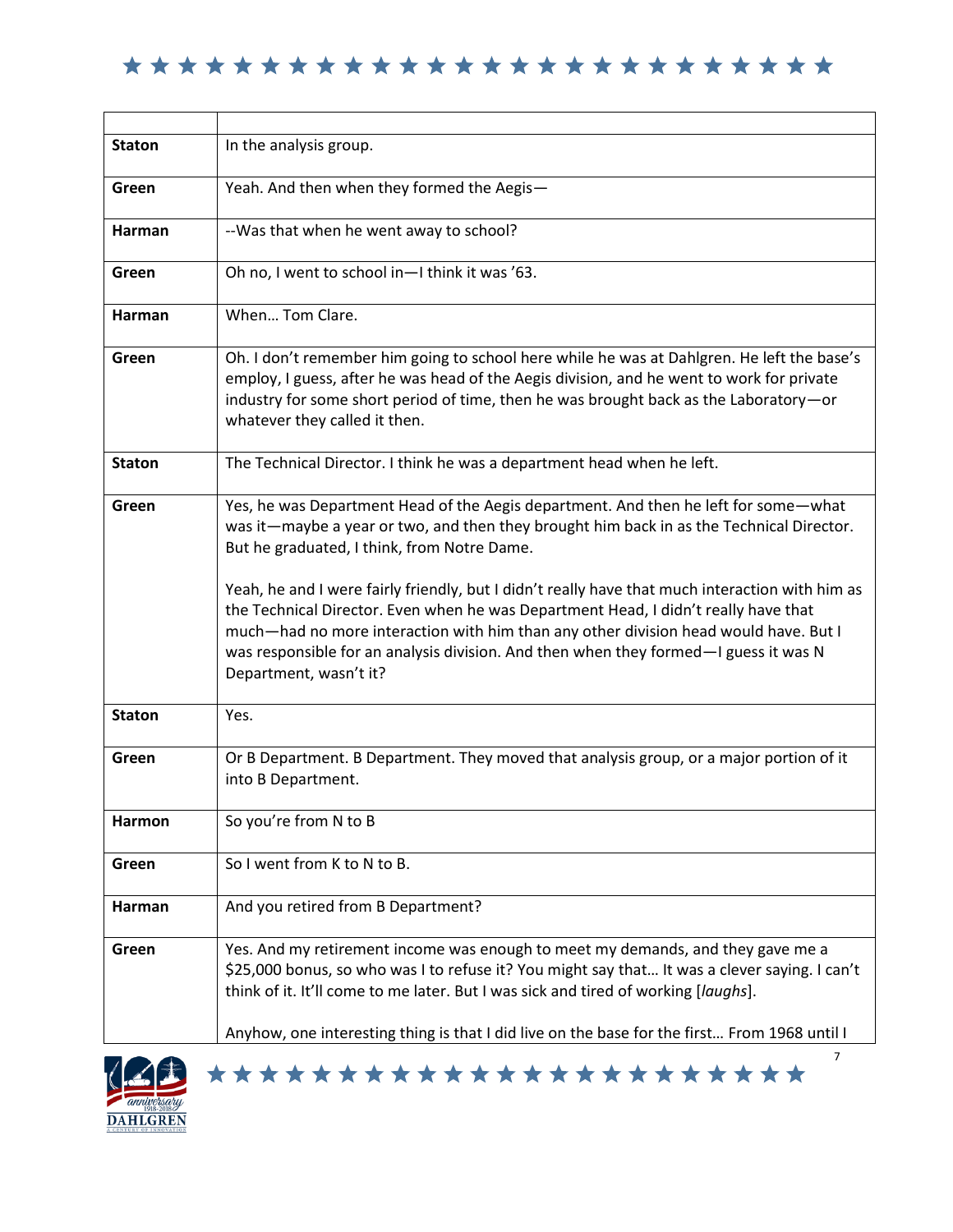|               | think about '72. We got married in-'58. '58. From 1958 to about '72. I can't remember                                                                                                                                                                                                                                                                                                                                                                                                                                                                                                                                                                                                                                                                                                                                 |
|---------------|-----------------------------------------------------------------------------------------------------------------------------------------------------------------------------------------------------------------------------------------------------------------------------------------------------------------------------------------------------------------------------------------------------------------------------------------------------------------------------------------------------------------------------------------------------------------------------------------------------------------------------------------------------------------------------------------------------------------------------------------------------------------------------------------------------------------------|
|               | when we built our house off the base. But for the first year and half or so I lived in what was                                                                                                                                                                                                                                                                                                                                                                                                                                                                                                                                                                                                                                                                                                                       |
|               | called the Civilian Dorm, and my wife-to-be also lived there. We met at some function or                                                                                                                                                                                                                                                                                                                                                                                                                                                                                                                                                                                                                                                                                                                              |
|               | other on the base. I forget exactly where or how.                                                                                                                                                                                                                                                                                                                                                                                                                                                                                                                                                                                                                                                                                                                                                                     |
| <b>Staton</b> | Now, by '72 weren't they trying to push the people off of the base?                                                                                                                                                                                                                                                                                                                                                                                                                                                                                                                                                                                                                                                                                                                                                   |
| Green         | They were trying to push people out, and at that point in time, my family was growing to<br>the point where the housing available wasn't really adequate anyhow, so the two things<br>came together, but we lived in one of the houses which was recently torn down which was<br>about two doors from the chapel. Well that was the last place we lived. We lived in<br>Boomtown first, and the only thing I really remember about that was we had a second floor<br>apartment in Boomtown, and my wife's father had a rather large house in Towson,<br>Maryland. I don't know how many bedrooms. It had about six or eight bedrooms; this big<br>three story house. And one day we happened to be comparing what we paid for oil to heat<br>the two places, and he was paying a little bit less than I was [laughs]. |
| <b>Staton</b> | Oh wow. Tells you how well it was insulated, right [laughs]?                                                                                                                                                                                                                                                                                                                                                                                                                                                                                                                                                                                                                                                                                                                                                          |
| Green         | [Laughs] That's the only thing I remember about it. We moved to one of the places here in<br>what was then called Terrytown. I think it's still in use. It's right across from what used to be<br>the commissary. I'm not quite sure what it is now.                                                                                                                                                                                                                                                                                                                                                                                                                                                                                                                                                                  |
| Harmon        | I've heard of Terrytown, but I've never knew where it was.                                                                                                                                                                                                                                                                                                                                                                                                                                                                                                                                                                                                                                                                                                                                                            |
| Green         | Boomtown was the area where all the buildings are now, where all the office buildings are.                                                                                                                                                                                                                                                                                                                                                                                                                                                                                                                                                                                                                                                                                                                            |
| <b>Staton</b> | Where all the office buildings are now.                                                                                                                                                                                                                                                                                                                                                                                                                                                                                                                                                                                                                                                                                                                                                                               |
| Green         | And that was composed of houses which, I was told, were shipped down from Indian Head<br>[Maryland] by barge.                                                                                                                                                                                                                                                                                                                                                                                                                                                                                                                                                                                                                                                                                                         |
| <b>Staton</b> | By barge, yes.                                                                                                                                                                                                                                                                                                                                                                                                                                                                                                                                                                                                                                                                                                                                                                                                        |
| Green         | Terrytown was the rest of the living area, where the more permanent housing was.                                                                                                                                                                                                                                                                                                                                                                                                                                                                                                                                                                                                                                                                                                                                      |
| <b>Staton</b> | On the way to the Administration Building [Building 101].                                                                                                                                                                                                                                                                                                                                                                                                                                                                                                                                                                                                                                                                                                                                                             |
| Green         | In that area. Outside of what was the restricted area fence. So in Terrytown, we first lived in<br>an apartment, which was right across from what used to be the commissary. There's still<br>some service buildings there, and I think that place is still in use as living quarters.                                                                                                                                                                                                                                                                                                                                                                                                                                                                                                                                |
| <b>Staton</b> | Right. There are still housing. Especially along the road that leads on out to the<br>Administration Building, there's still housing.                                                                                                                                                                                                                                                                                                                                                                                                                                                                                                                                                                                                                                                                                 |
|               | 8<br>***********************                                                                                                                                                                                                                                                                                                                                                                                                                                                                                                                                                                                                                                                                                                                                                                                          |

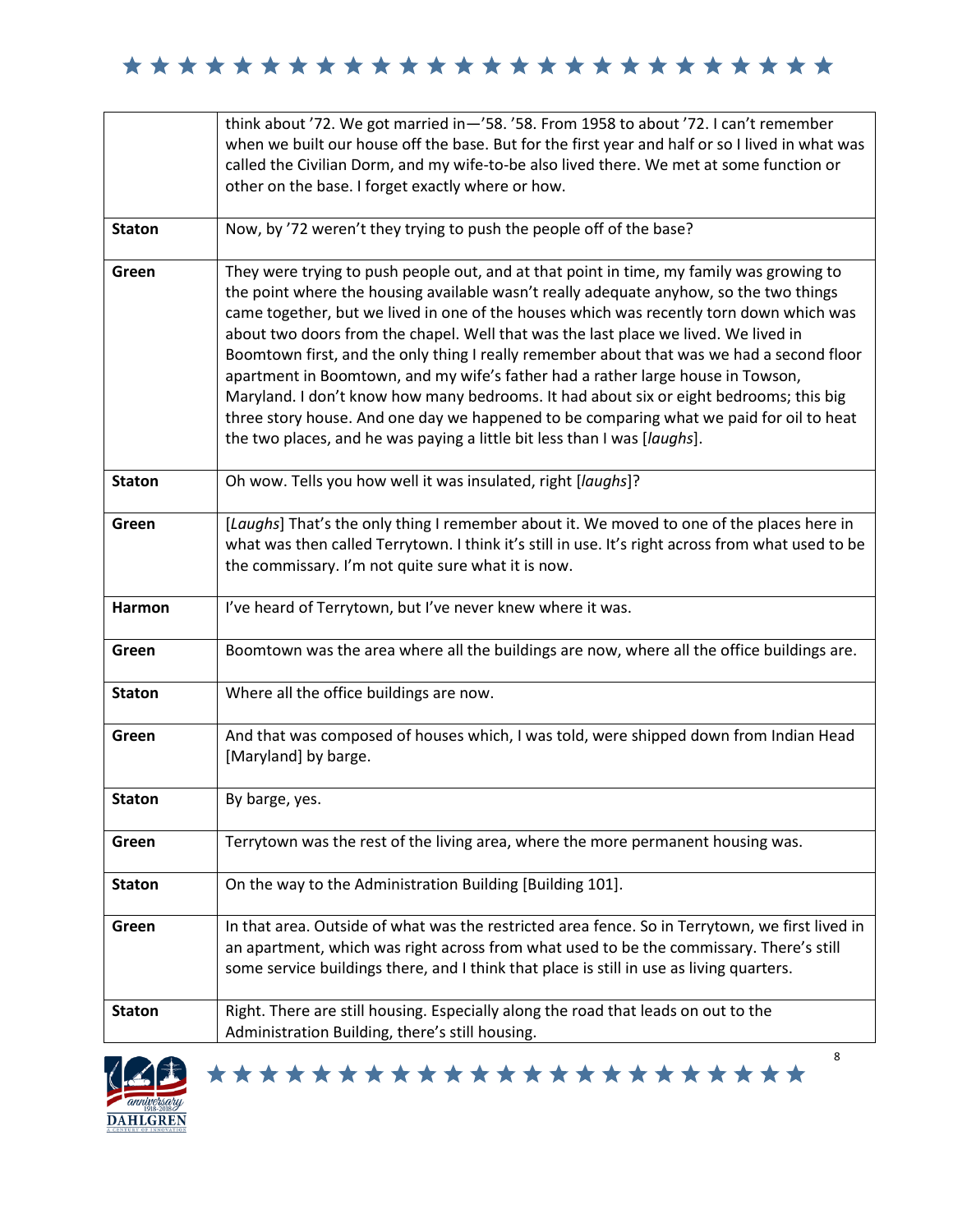┑

| Green         | Right. And then we moved to the place which is about two doors down from the chapel. I<br>think that was ripped down four or five years ago and now is a parking lot. So we lived<br>there, and I guess we had two or three children. I'm not quite sure. I'd have to look at some<br>of my other records to be sure. But I think a couple of our kids actually started school in the<br>school here on base. That was kind of nice because we had the swimming pool right across<br>from us, and the grammar school was right across from us. The chapel was two doors down<br>from where we were.<br>When I came to work here, we had the Marine guard force. An interesting story,<br>they were noted for checking on security, and I never had it never happen to me, but I'm<br>told they would actually carry a ladder around, and in the old Building 218, they would prop<br>the ladder up against the building and see if they could get into the second floor window,<br>and if they could, you were accused of a security violation because the windows were<br>supposed to be locked behind [you]. |
|---------------|----------------------------------------------------------------------------------------------------------------------------------------------------------------------------------------------------------------------------------------------------------------------------------------------------------------------------------------------------------------------------------------------------------------------------------------------------------------------------------------------------------------------------------------------------------------------------------------------------------------------------------------------------------------------------------------------------------------------------------------------------------------------------------------------------------------------------------------------------------------------------------------------------------------------------------------------------------------------------------------------------------------------------------------------------------------------------------------------------------------|
| <b>Staton</b> | [Laughs] Never heard that story!                                                                                                                                                                                                                                                                                                                                                                                                                                                                                                                                                                                                                                                                                                                                                                                                                                                                                                                                                                                                                                                                               |
| <b>Harmon</b> | Never heard that one.                                                                                                                                                                                                                                                                                                                                                                                                                                                                                                                                                                                                                                                                                                                                                                                                                                                                                                                                                                                                                                                                                          |
| <b>Staton</b> | We just recently did some research on when the security change from the Marine force to<br>the Security, and I believe it was around 1958 that they disestablished the Marine Corps-                                                                                                                                                                                                                                                                                                                                                                                                                                                                                                                                                                                                                                                                                                                                                                                                                                                                                                                           |
| Green         | --Must've been after that because they were here for at least a couple years when I was<br>$here-$                                                                                                                                                                                                                                                                                                                                                                                                                                                                                                                                                                                                                                                                                                                                                                                                                                                                                                                                                                                                             |
| <b>Staton</b> | --A couple of years when you were first here. But you would've living on base when it<br>switched from-                                                                                                                                                                                                                                                                                                                                                                                                                                                                                                                                                                                                                                                                                                                                                                                                                                                                                                                                                                                                        |
| Green         | --Yes-                                                                                                                                                                                                                                                                                                                                                                                                                                                                                                                                                                                                                                                                                                                                                                                                                                                                                                                                                                                                                                                                                                         |
| <b>Staton</b> | --The Marine Corps to the civilian security force.                                                                                                                                                                                                                                                                                                                                                                                                                                                                                                                                                                                                                                                                                                                                                                                                                                                                                                                                                                                                                                                             |
| Green         | Yeah, when I lived in the Bachelors-Civilian Quarters, as they were called then, I didn't<br>have a car, so one of the places where we could eat was in the Navy Enlisted Mess. I forget<br>what they'd charge us-some nominal fee, a quarter a meal, something in that order. That<br>was kind of convenient. Food was good. Not outstanding but good. And plenty of it.                                                                                                                                                                                                                                                                                                                                                                                                                                                                                                                                                                                                                                                                                                                                      |
| Harman        | Can I go back a little bit? You mentioned Jack Cunlow. Why did you mention him to us? He<br>knows something about something.                                                                                                                                                                                                                                                                                                                                                                                                                                                                                                                                                                                                                                                                                                                                                                                                                                                                                                                                                                                   |
| Green         | If my memory serves me correct, and it's not-Jack was here at least as long as I'd been.<br>And if my memory serves me correct, he was in one of the engineering groups here on<br>NSWC when they established NAVSPASUR [Naval Space Surveillance System]. Again, if my<br>memory is correct, he was one of the original people who worked in NAVSPASUR. So if                                                                                                                                                                                                                                                                                                                                                                                                                                                                                                                                                                                                                                                                                                                                                 |



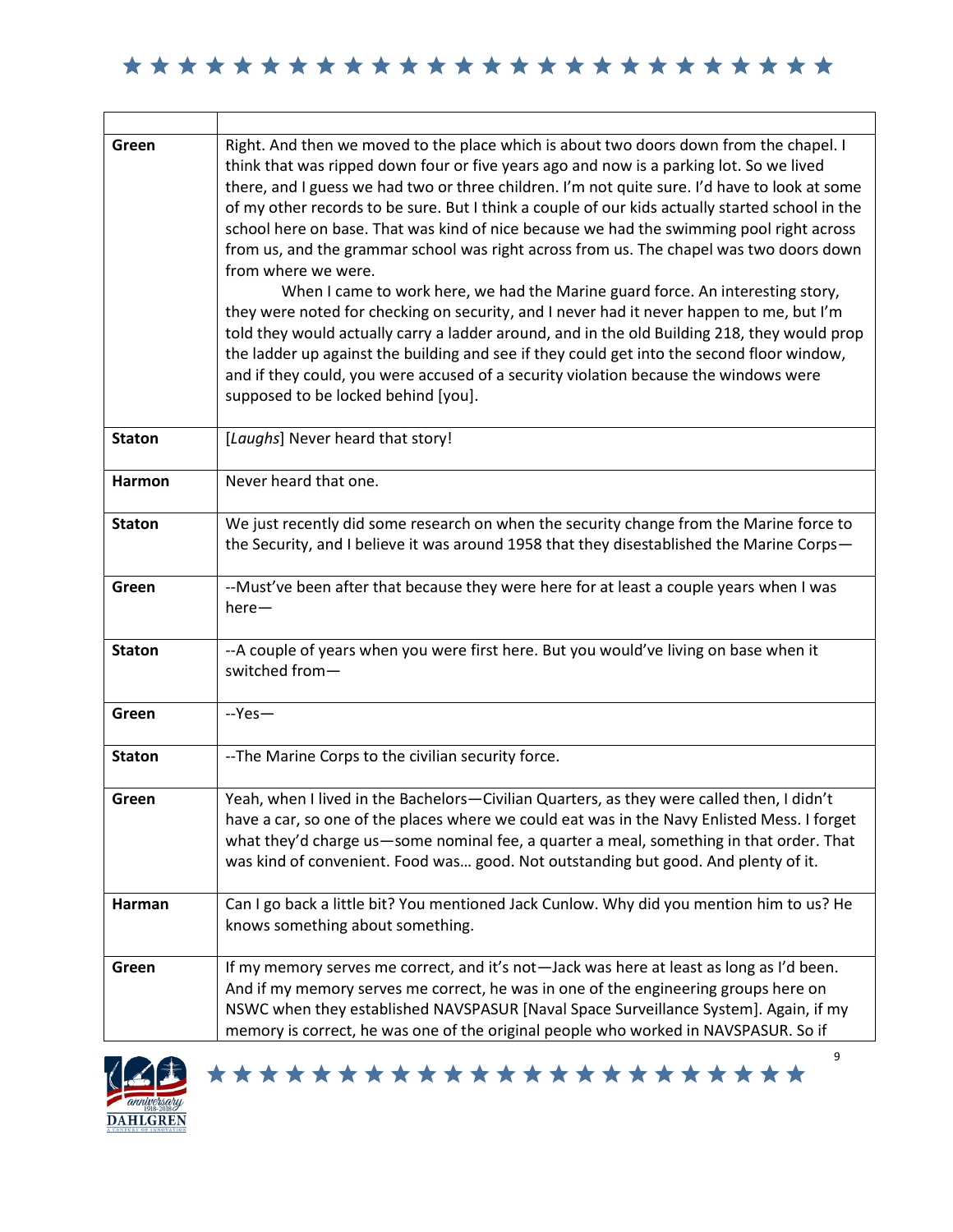|               | you're interested in getting some information or stories about that.                                                                                                                                                                                                                                                                                                                                                                                              |
|---------------|-------------------------------------------------------------------------------------------------------------------------------------------------------------------------------------------------------------------------------------------------------------------------------------------------------------------------------------------------------------------------------------------------------------------------------------------------------------------|
| <b>Staton</b> | That group grew out of K Department.                                                                                                                                                                                                                                                                                                                                                                                                                              |
| Green         | Yes.                                                                                                                                                                                                                                                                                                                                                                                                                                                              |
| <b>Staton</b> | That was K Department folks that initially manned the NAVSPASUR facilities.                                                                                                                                                                                                                                                                                                                                                                                       |
| Green         | And I think that was absorbed into something else a long time ago.                                                                                                                                                                                                                                                                                                                                                                                                |
| <b>Staton</b> | Yes, it's gone through several reorganizations.                                                                                                                                                                                                                                                                                                                                                                                                                   |
| Green         | Well they're a separate command on the base and their overall responsibility was to<br>prepare programs for and do some monitoring in what was called the space fence across-<br>the line of radars across Texas. And now you've about exhausted my knowledge. But there<br>was a Why can't I think of his name? Hasenfus. Howard Hasenfus [The name is actually<br>Harold Hasenfus]. Hasenfus was in charge of it.                                               |
| <b>Staton</b> | Yes, Howard Hasenfus. I came across his obituary not too long ago. In fact, he died not too<br>long ago [12 June 2014].                                                                                                                                                                                                                                                                                                                                           |
| Green         | Not too long ago, no. He and my family were kind of acquainted. They lived on the base too<br>for a long time, probably at least as long if not longer than we did. And the base was a fairly<br>tightknit community at that point in time. And I think Jack Cunlow probably lived on the<br>base too for a while. I'm not really sure of that.                                                                                                                   |
| Harman        | Well I know it used to be that the base never talked to anybody, never talked to the press,<br>never talked to anybody. I've been reading The Free Lance Star from World War II, '39 to<br>'46, and there's just nothing in there about Dahlgren at all.                                                                                                                                                                                                          |
| Green         | Interesting because even then it was one of the major employers.                                                                                                                                                                                                                                                                                                                                                                                                  |
| Harman        | Yeah, but that was wartime, and there was definitely-everything was classified.                                                                                                                                                                                                                                                                                                                                                                                   |
| Green         | One of the interesting stories I was told when I came here, and I don't know whether either<br>of these is true, but they're interesting. One is that at one time one of the naval officers was<br>in charge of firing I guess it was an 8" or a 16" gun, and the shell landed in somebody's<br>backyard in Colonial Beach, and they tried hard to exonerate the man, and they found out,<br>lo and behold, that the shell had landed exactly where it was aimed. |
| Harman        | Now I never heard that about that story.                                                                                                                                                                                                                                                                                                                                                                                                                          |
| <b>Staton</b> | There is for sure a shell that landed in the Colonial Beach area that they tried to recover,<br>and they were not able to get it. The landowner said, "You don't have to get it. Just give me                                                                                                                                                                                                                                                                     |
| $\sqrt{2}$    | 10<br>***********************                                                                                                                                                                                                                                                                                                                                                                                                                                     |

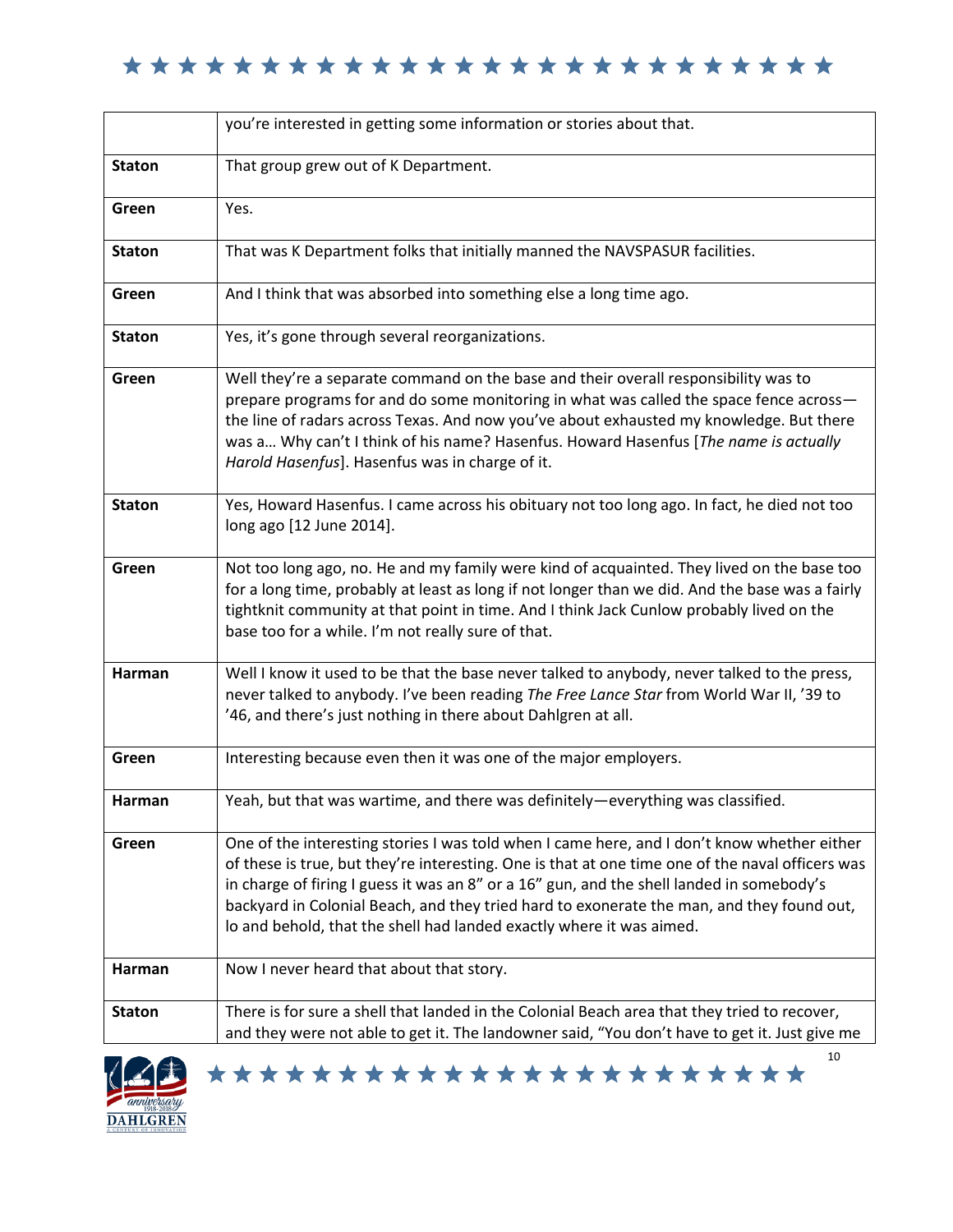|               | another one right there as a-"                                                                                                                                                                                                                                                                                                                                      |
|---------------|---------------------------------------------------------------------------------------------------------------------------------------------------------------------------------------------------------------------------------------------------------------------------------------------------------------------------------------------------------------------|
| Harman        | --The lady said that-                                                                                                                                                                                                                                                                                                                                               |
| <b>Staton</b> | And they did, and that shell is there. We have photographs of the shell in the yard. They just<br>brought another 16" projectile.                                                                                                                                                                                                                                   |
| Green         | The story I heard is that unfortunately the gun fired the shell exactly where it was aim. It<br>wasn't a mistake.                                                                                                                                                                                                                                                   |
| Harman        | Well that's $a-$                                                                                                                                                                                                                                                                                                                                                    |
| Green         | --Well, it was a mistake-                                                                                                                                                                                                                                                                                                                                           |
| <b>Staton</b> | --It was a mistake, but yeah-                                                                                                                                                                                                                                                                                                                                       |
| Harman        | --Which is a good thing for some people but not a good thing for                                                                                                                                                                                                                                                                                                    |
| Green         | Well it wasn't good for the officer who was responsible for it.                                                                                                                                                                                                                                                                                                     |
| Harman        | That's right. Well is there any other story you can think of that you might like to tell us that<br>might be interesting here?                                                                                                                                                                                                                                      |
| Green         | No. I was trying to think of that other one, but I can't really think of it. I know when we were<br>living on the base when they were firing off the tests at Pumpkin Neck, once we lost a<br>picture off the wall because it shook the place so bad that it They were doing a cookoff<br>test, and it didn't work quite as they expected.                          |
| <b>Staton</b> | Well my house, my current house, is across Machodoc Creek from the Pumpkin Neck test<br>facility, and in the thirty years, thirty-five that we've lived there, I've had one broken<br>window. One window broke in the garage one time from a blast. But I didn't even bother to<br>report it. I figure one window in thirty years is [laughs] within the acceptable |
| Green         | Well I can't think of anything else at the moment                                                                                                                                                                                                                                                                                                                   |
| <b>Staton</b> | I would like to capture a little bit more about what you told us before we started recording<br>on basically printing the data to the CRT [cathode-ray tube]. That was the NORC?                                                                                                                                                                                    |
| Green         | Okay, if you were making use of the NORC, okay? To prepare a program, you use punch<br>cards. They had a small staff, I don't know, perhaps a dozen or so. I think they were all<br>women at that time. These punch card units were sort of like a typewriter, but instead of<br>producing paper, it produced an 80-column punch card.                              |
| <b>Staton</b> | Yep, I used those when I came to work here.                                                                                                                                                                                                                                                                                                                         |
|               | 11<br>***********************                                                                                                                                                                                                                                                                                                                                       |

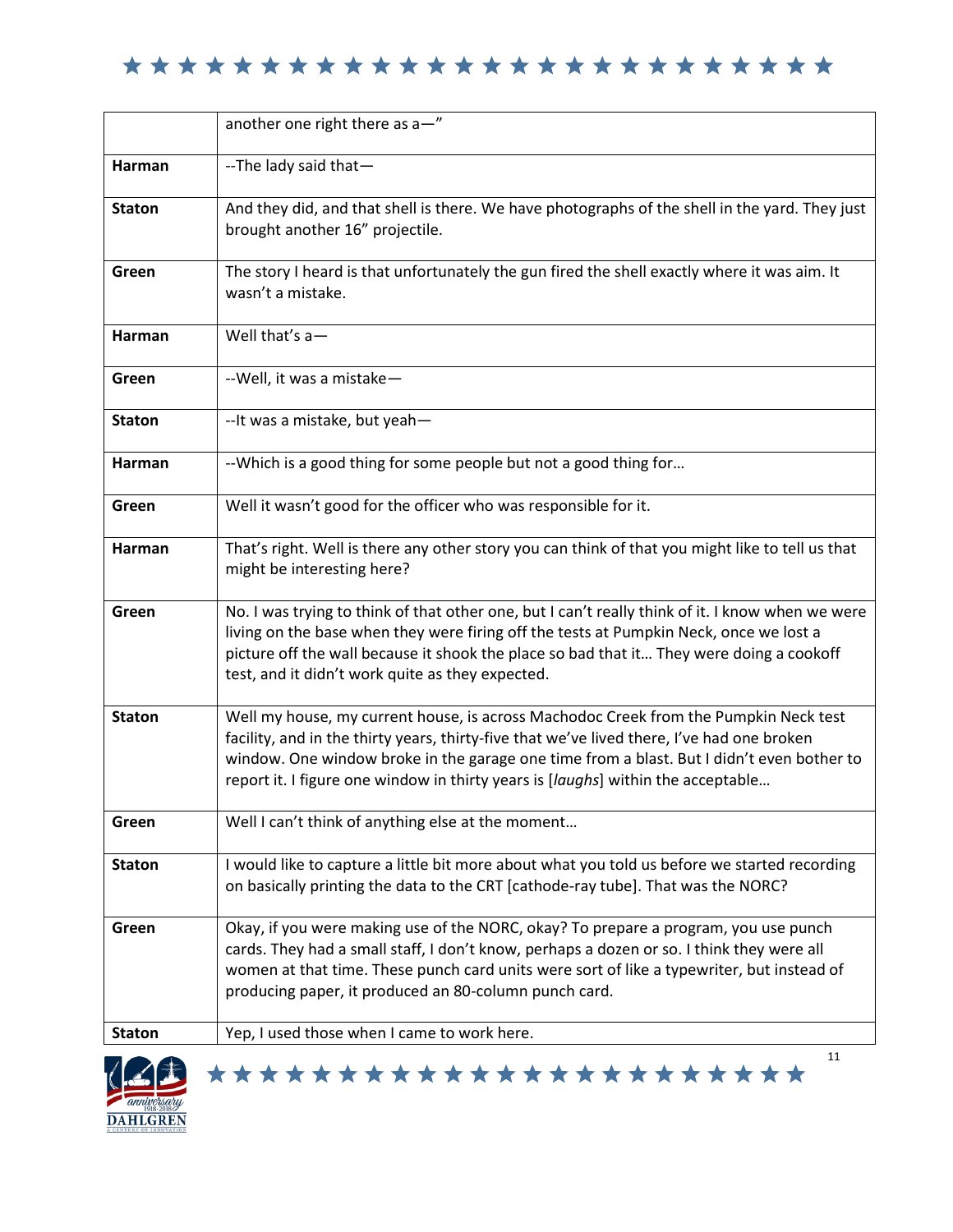| Green         | I don't have any examples of them.                                                                                                                                                                                                                                                                                                                                                                                                                                                                                                                                                                                                                                                                                                                                                                                                                                                                                                                                                                                                                                                                                                                                                                                                                                                                                                                                                                                                                                                                                                                                                                                                                                                                                                                                                                                                                                                                                                                                                                                                                                                                                                                                                                                                                                                                                                                                                                                                                                                                                                                                                                                                                                                                                                                                                                                                                                                                                                                                                                                                                                                                                                                                                                                                                                                                                                                                                                                                                                    |
|---------------|-----------------------------------------------------------------------------------------------------------------------------------------------------------------------------------------------------------------------------------------------------------------------------------------------------------------------------------------------------------------------------------------------------------------------------------------------------------------------------------------------------------------------------------------------------------------------------------------------------------------------------------------------------------------------------------------------------------------------------------------------------------------------------------------------------------------------------------------------------------------------------------------------------------------------------------------------------------------------------------------------------------------------------------------------------------------------------------------------------------------------------------------------------------------------------------------------------------------------------------------------------------------------------------------------------------------------------------------------------------------------------------------------------------------------------------------------------------------------------------------------------------------------------------------------------------------------------------------------------------------------------------------------------------------------------------------------------------------------------------------------------------------------------------------------------------------------------------------------------------------------------------------------------------------------------------------------------------------------------------------------------------------------------------------------------------------------------------------------------------------------------------------------------------------------------------------------------------------------------------------------------------------------------------------------------------------------------------------------------------------------------------------------------------------------------------------------------------------------------------------------------------------------------------------------------------------------------------------------------------------------------------------------------------------------------------------------------------------------------------------------------------------------------------------------------------------------------------------------------------------------------------------------------------------------------------------------------------------------------------------------------------------------------------------------------------------------------------------------------------------------------------------------------------------------------------------------------------------------------------------------------------------------------------------------------------------------------------------------------------------------------------------------------------------------------------------------------------------------|
| <b>Staton</b> | We have some.                                                                                                                                                                                                                                                                                                                                                                                                                                                                                                                                                                                                                                                                                                                                                                                                                                                                                                                                                                                                                                                                                                                                                                                                                                                                                                                                                                                                                                                                                                                                                                                                                                                                                                                                                                                                                                                                                                                                                                                                                                                                                                                                                                                                                                                                                                                                                                                                                                                                                                                                                                                                                                                                                                                                                                                                                                                                                                                                                                                                                                                                                                                                                                                                                                                                                                                                                                                                                                                         |
| Green         | At least none that I can interpret. Okay, then to feed and put it into the NORC, you would<br>prepare your program or the data that went into the program on the punch cards. And they<br>would take them to an IBM card reader, which was connected to some electronics and that<br>module I gave you actually [was] physically taken from that, but I'm told that it's physically<br>identical to ones that are already used in the NORC. And this was called a card-to-tape-to-<br>card machine, okay? And what it did was it took the punch cards, read them in through the<br>IBM card reader. There was the electronics which change this and put the data onto a<br>magnetic tape, which was a reel-to-reel tape. The NORC itself had eight of these tape drives<br>on it, each reel-to-tape held 2400 feet of tape. Look at Faster and Faster. they give you the<br>exact data on it. My memory says that there were 400 characters per inch, and these were<br>arranged in blocks of some varying length with a protocol which told you what was the<br>head of the block, the first word of the block told you what was following, and then there<br>was some what we called check digits to make sure that the information was recorded<br>properly and wasn't spoiled in transit or something. So then the information was put on the<br>cards to the magnetic tape, and then the magnetic tape was taken to the NORC, and the<br>operator would mount it on the NORC. Then you had a program which would read this in,<br>so you might call it a very primitive operating system, extremely primitive, which actually<br>read the program in and then sent it to execution. Now an awful lot of this was under the<br>hand of the operators. They had two or three people operating the machine at any given<br>point in time, and they were busy. They weren't just sitting around doing nothing. Most of<br>your data was stored on tape, and even at that point in time they had vast amounts of data,<br>like they had range data, or they had input data from satellites, this kind of thing. So there<br>was typically vast amounts of data to be processed, so they were continuously mounting<br>and dismounting tapes because the main memory in the machine, as I said, its normal mode<br>of operation was 2,000 16-digit words, which would amount to 16,000 bytes, a byte is being<br>eight bits, and two decimal digits would require one 8-bit word essentially.<br>And then for output, if you wanted to see something, then you would write this -you had<br>two options. The first option was you could write it onto a magnetic tape, and then they<br>would take the magnetic tape to the card-to-tape-to-card machine, this was card-to-tape-<br>to-card, and they would produce punch cards from the card-to-tape-to-card machine, take<br>those to an IBM set of gear, which had a card reader with a printer attached, and that was<br>the preferred way of getting your printout. If you were in a real hurry and had more<br>machine time than most people were allocated, then there were two online printers on the<br>NORC, mechanical printers, and you could print data directly to the printer. However, this<br>took up a lot more computer time than putting the same data onto a magnetic tape, so it<br>was not encouraged.<br>One of the advances they made in the NORC was they brought in a Stromberg-Carlson CRT |

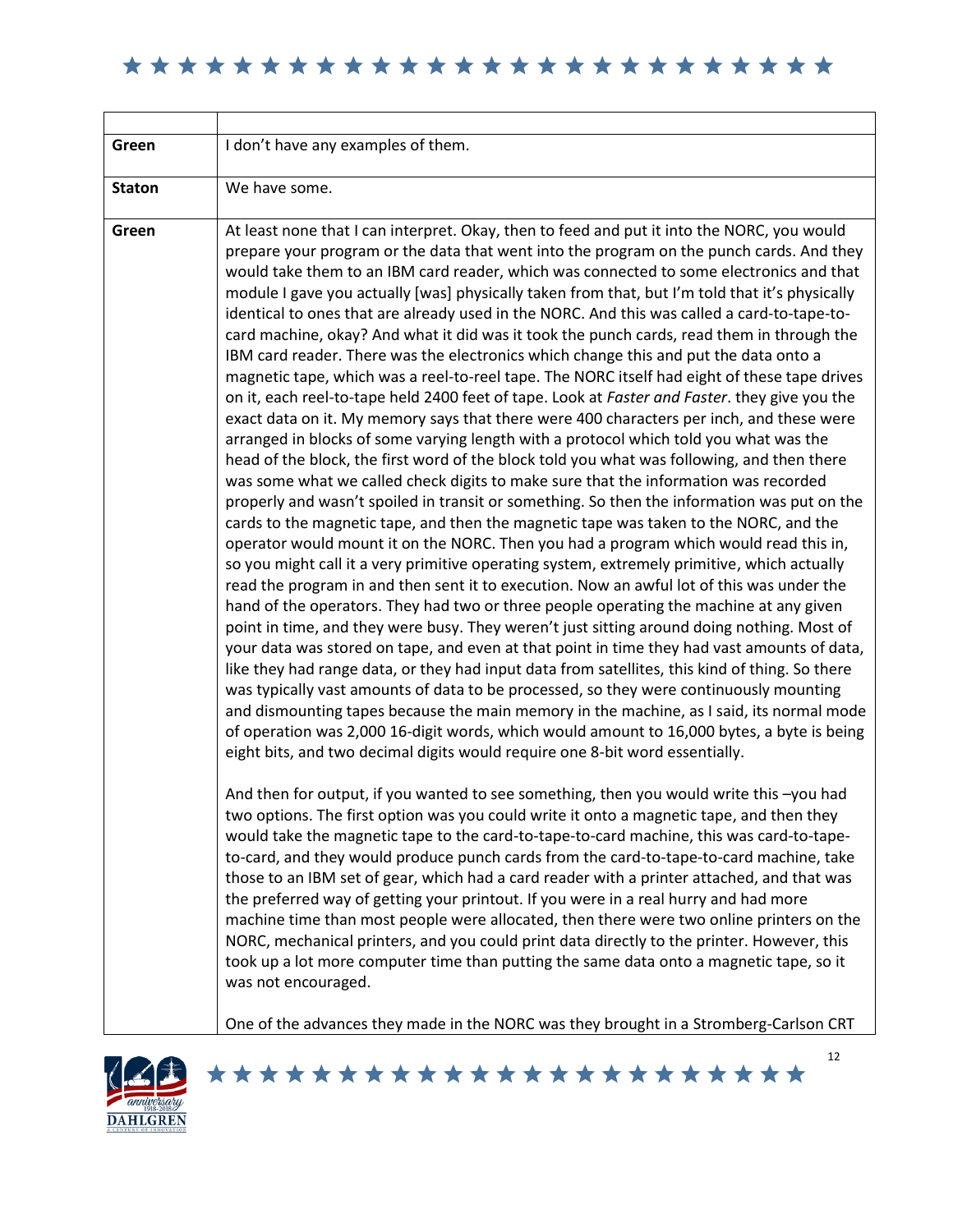printer. And essentially it was a cathode-ray tube with appropriate electronics, and instead of writing the data to a printer or to a magnetic tape, you could write it to this machine, and it essentially would display it on the machine. Now, this had some other advantages in that it is basically a dot matrix device, so in addition to printing text, you could really draw a map or print anything that you liked. One of our more ambitious people, Dr. [Allen V.] Hershey, actually decided that he didn't like the standard alphabet that came with it. The printer had a little silver screen in it, and on the screen was a number of characters, like the letters A, B, C, D, and other common characters, and one of the characters was a dot, a period, if you wish. So if you didn't like the standard characters, you could draw your own characters using these dots, so Dr. Hershey made up a wide variety of alphabets, including, I think, Russian and a few other things using these dots, which was really a—if you think about what was involved in using the NORC to do something like that, that was an impressive feat of programming. It was non-trivial.

But the important thing is that this device would take data as fast as the machine could feed it, so it was no slower than using the magnetic tape. I don't really know, but I wouldn't be too surprised if the FBM Program didn't pay for it because, as I said, one of the uses that was made to it—or made *of* it, is that as the missiles gained range, they no longer have room on the submarines to store all the punch cards which are required to tell the missile where to go from each launch point in the ocean because for each launch point you needed a special card for each target. So the number of cards you needed as they extended the range of the missiles grew exponentially. So what they did is that for the areas that they didn't think the submarine was likely to be operating or it was less likely to launch a missile from, instead of actually printing out the punch cards, they would record the card onto microfilm, and then they'd give the submarine the reels of microfilm, and then they'd have the microfilm reader on the submarine and the little hand-operated machine to punch the cards and a few blank punch cards so that if they ever got into that situation, they would punch the cards out.

And as I mentioned earlier, that led to an interesting thing in that since all this data was top secret—and I think it was even beyond that, it was sensitive information, highly restricted they had some of the very senior people on base who were reading these microfiche to make sure that the data was properly recorded because they didn't want to get out on the submarine, have the missile go to Paris instead of Moscow. That would've been embarrassing to say the least. Okay, but I think I interrupted myself… If you put your data on the magnetic tape and the magnetic tape is taken to the card-to-tape-to-card machine, punch cards were produced, the punch cards were taken to an IBM machine, which fed them into an offline computer, and you could get your data that way. But that meant that your turnaround time for even a five-minute run in the computer was likely to be a day or two, whereas if you use the online computer, you get results back the same day instead of in three seconds like you can off the tablet.

Well I'm glad to be of help.